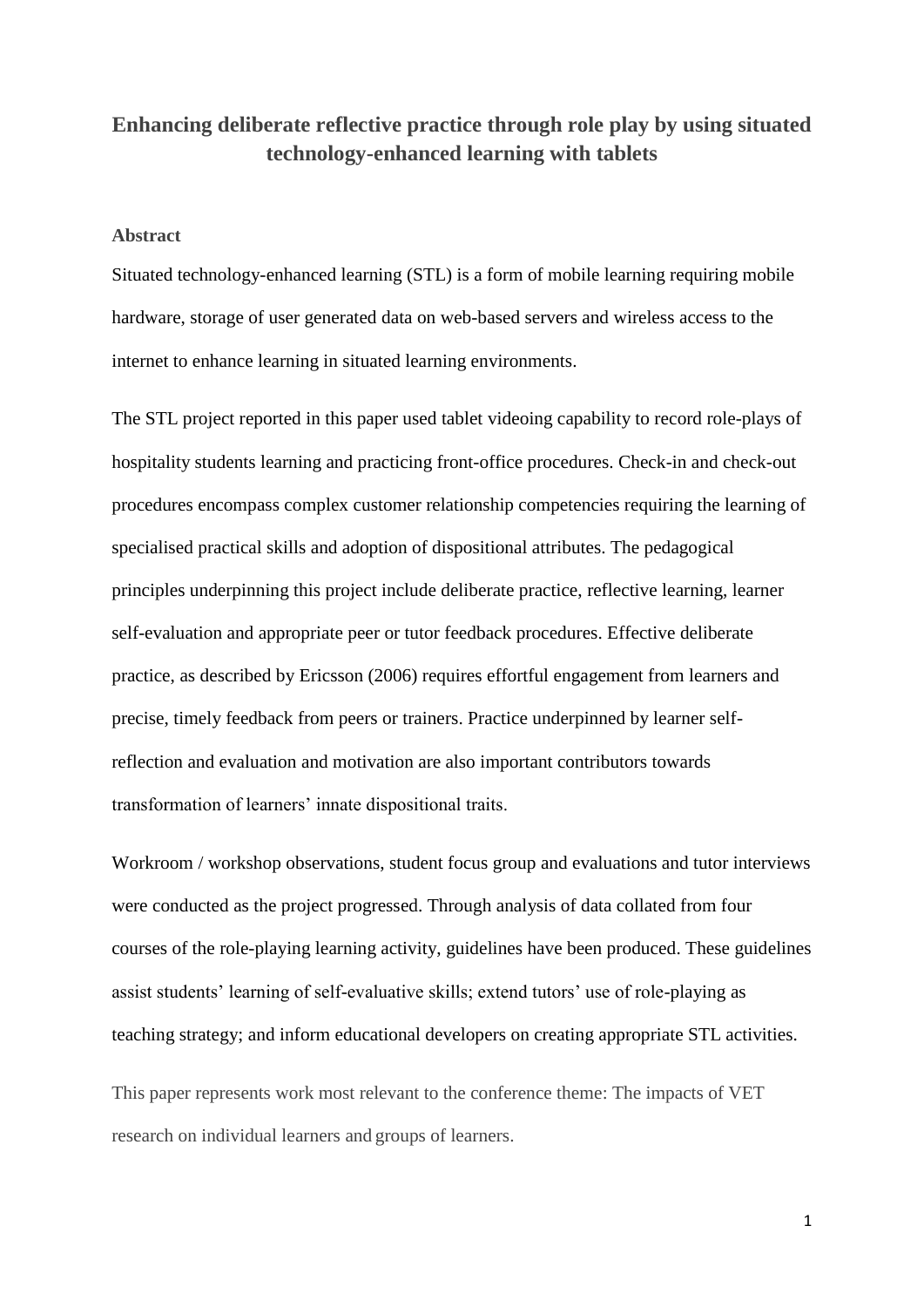#### **Introduction**

Front office / reception services skills cover a broad spectrum of practical, application of knowledge and dispositional skills. Hospitality training has a strong focus on utilising situated learning approaches to induct students into hospitality's culture of service. At CPIT, learning activities organised for hospitality students, revolve around practical 'learning by doing' through participation in simulated / realistic workplace activities in physical learning environments reflecting real-world hospitality settings. Learning activities are focused on providing students with ample opportunities to 'learn to become' (Hodkinson, Biesta & James, 2008). Since 2010, CPIT has introduced tablets (i.e. ipads and Android tablets) into workshops and workrooms as situated technology-enhanced learning (STL) initiatives. These projects (Chan, Fisher & Sauer, 2012) provided an opportunity to build capability with vocational educators and CPIT learning technology support, to implement the affordances presented by establishing mobile learning capability into situated learning environments, instead of shifting students from familiar and comfortable workshops into computer suites.

In the project presented in this article, tablets were used to collect photos and videos of students' beginning a series of formative role-plays for checking-in or checking-out guests. The use of videos replaced a teacher-led learning activity, with a student-focused/directed 'learning contract' model. Students studied initial video recordings of role plays involving the checking-in or checking-out of guests provided by the tutor. As students produced their own videos, aspects of practice requiring improvement were identified through structured and tutor facilitated group peer feedback, tutor feedback to individual student and whole class tutor guided feedback. Refinement of interpersonal communication, self-presentation skills, service orientation disposition (Cran, 1994) and hospitality /tourism content knowledge through both tutor and peer guided reflective analysis of gathered evidence was achieved.

2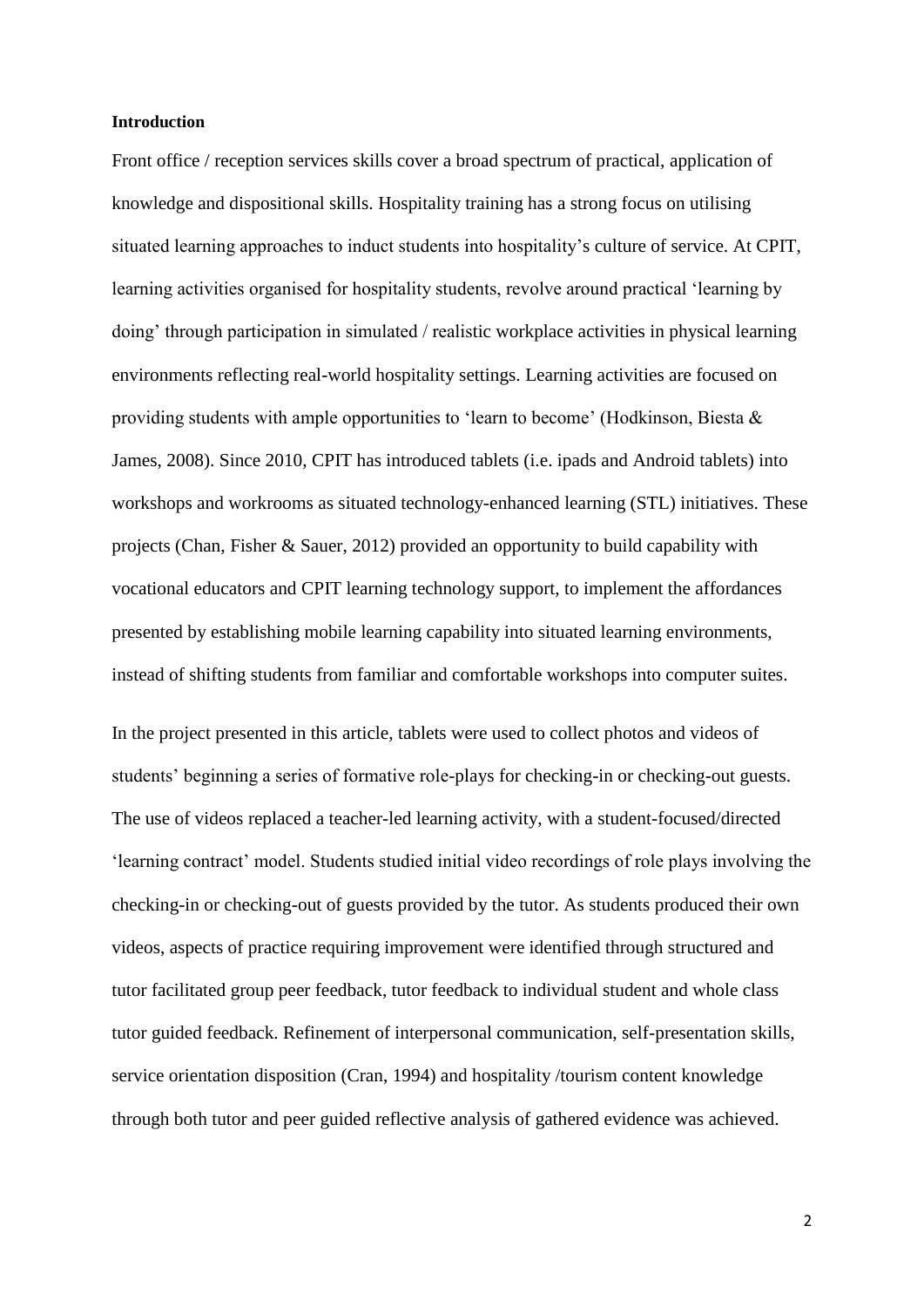Cran (1994) proposes the learning of hospitality industry skills and knowledge to be relatively straight-forward but learning, acquiring and then continuing or sustaining practice of 'service orientation' is challenging. Service orientation is defined as a set of individual dispositions that assist with service personnel to provide courteous but not obsequious responses or assistance to customers and workmates (Cran, 1994). The learning and practice of 'service orientation' skill sets is challenging for learners and trainers / tutors as performance of dispositional or attitudinal skill is dependent on intrinsic motivation, often requiring the transformation of internal belief systems. Therefore, the introduction of videos to record students' learning, through role play, of key hospitality skill and dispositions requires careful consideration, planning and implementation.

#### **Literature informing pedagogical framework**

In this section, the key pedagogical frameworks informing the project are introduced and discussed. Improving students' self-evaluative skills using videos of role play practice and structured feedback. *Role play as a learning strategy*

Role play as a method for assisting the skills development has varied in popularity over the last four decades and includes skills, issues, problem-based and speculative-based approaches (Armstrong, 2003). Advantages of role play relevant to this project include:

- providing practice in various types of behaviours/skills;
- opportunities for communications skills, other than written text to be practiced;
- immediate feedback is possible;
- being generally student- centred to address needs of the learner as they learn a skill;
- replicating real-world situations; and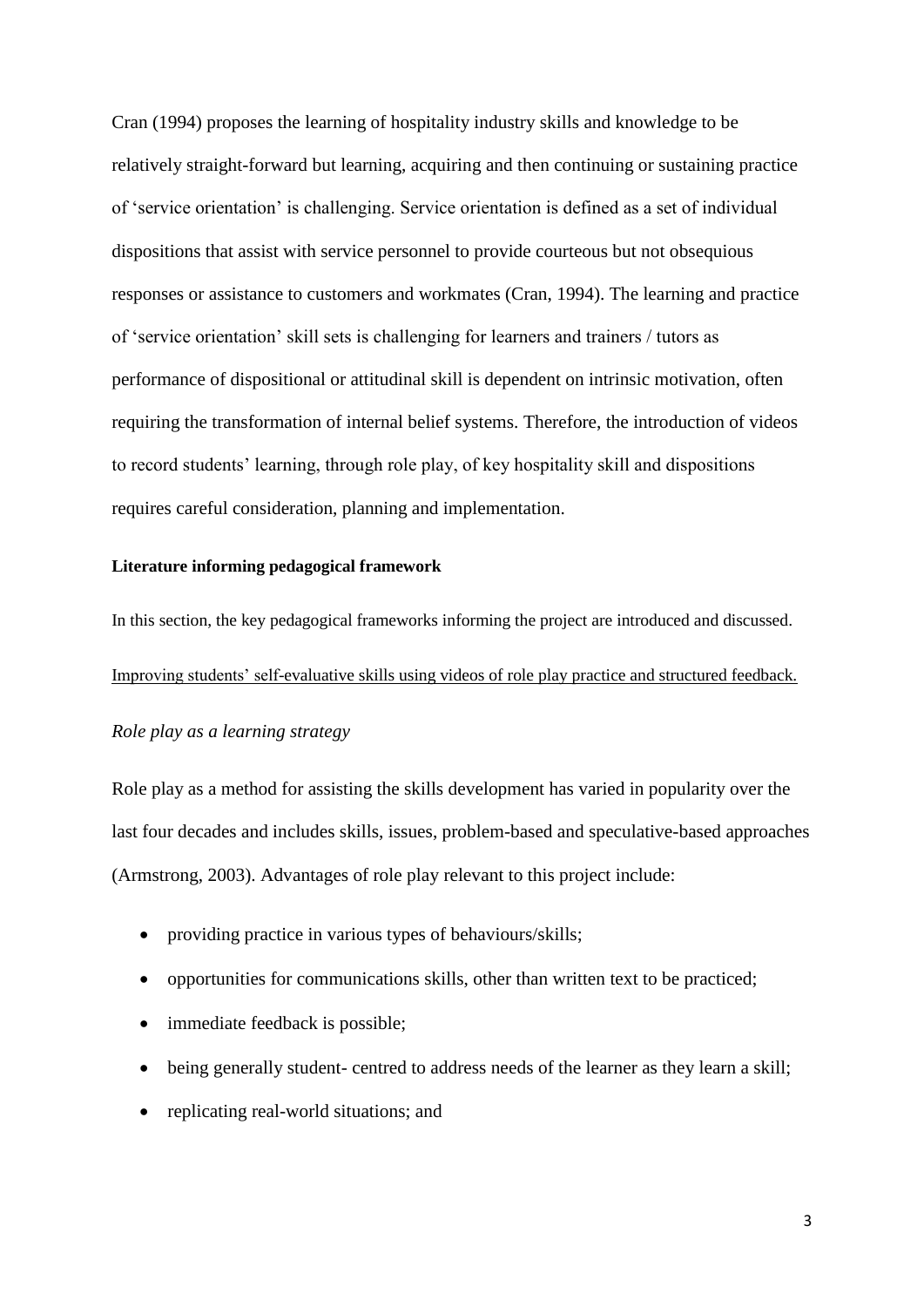providing a technique to change dispositional outlook (adapted from van Ments, 1989).

These advantages, match the learning outcomes required for the skills required of front-office occupational roles, which are to learn the skills of being a front office receptions including the adoption of dispositions congruent with a 'service orientation'. Armstrong (2003) suggests role play is used as a training method in the tourism management industry due to its emphasis on participatory, experiential learning approaches and application to real-world practice. These learning approaches align well with learning check-in / check-out processes that require students to combine motor skills (data entry, credit card processing) with customer service and orientation (greet and interrelate with guests).

Disadvantages of using role-play include:

- the requirement of a large component of time for practice;
- dependence on quality of observers to provide appropriate feedback;
- may sometimes rely on students having requisite skills/knowledge to perform adequately during role play; and
- may dominate the learning to exclusion of other learning outcomes (adapted from van Ments, 1989).

In this project, role play was used as the learning activity for students to learn and develop through deliberate and reflective practice, hotel front-office/receptions check-in and checkout procedures. Therefore, a skills approach is utilised. An adaption of the steps for role play by van Ments (1989) was used to structure role play activities for students to learn and deliberately practice how to check-in and check-out guests from Polytowers (a CPIT virtual hotel). Additionally, the precepts discussed in the sections below on deliberate practice, structured feedback and reflective practice were incorporated into role play sessions.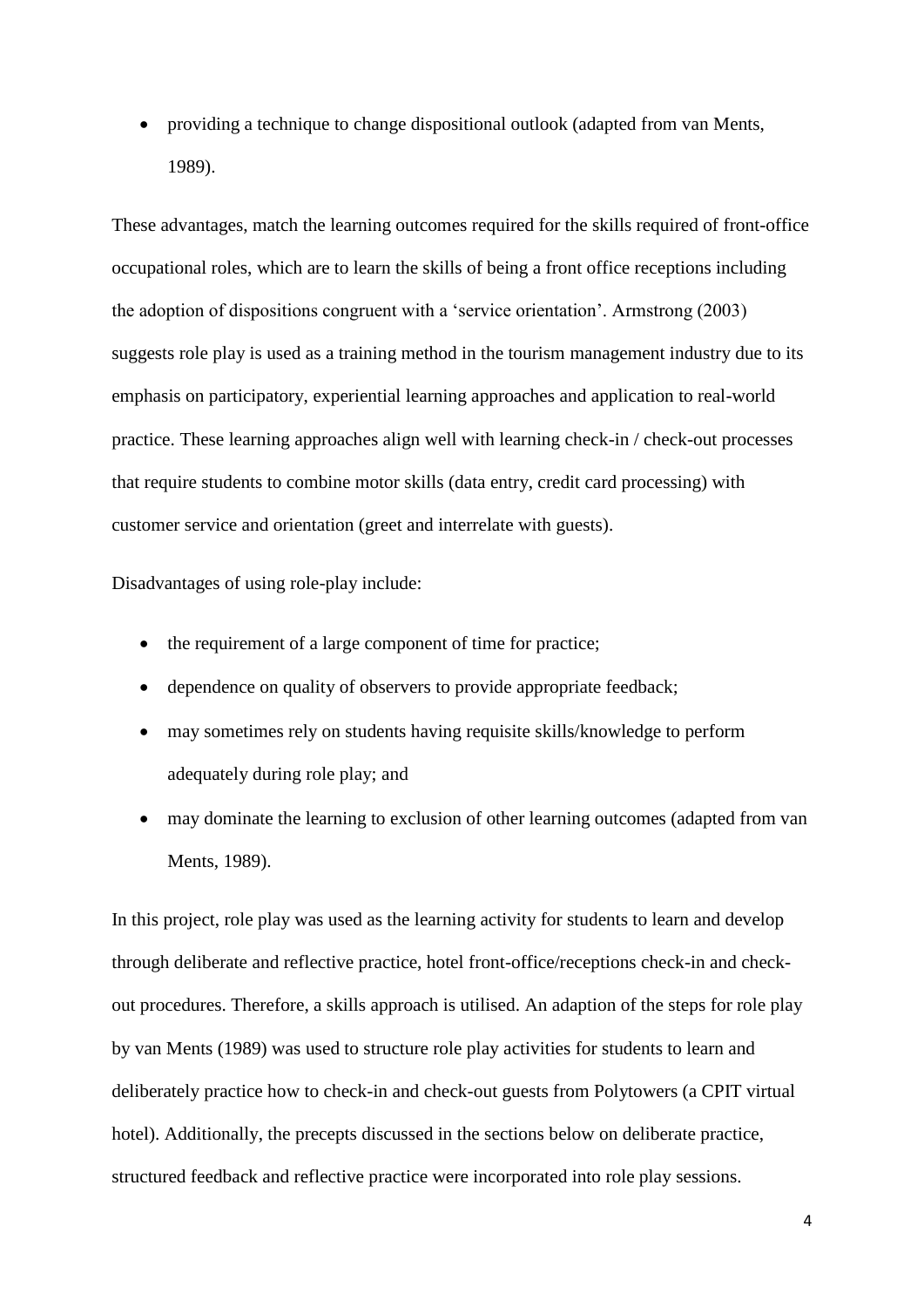## *Video as tool for improving reflective learning*

The process of using videos to collect student learning and then use these videos to encourage reflective learning is now widely used in sports skills acquisition (Summers, 2004) and becoming more common in teacher education (Rich & Hannafin, 2009) and training and education (Fukkink, Trienekens & Kramer, 2011). However, the use video technology to improve learning in the vocational education sector is infrequent and examples available emphasis research approaches using video to study vocational education (for examples see Chan & Leijten, 2012 and Filliettaz, 2010) rather than improvement of skills learning. Advocates of using video feedback for learning (exampled by Darden, 1999) recommend a structured framework for introduction and use of video feedback with students. Staged or scaffolded / teacher assisted learning activities are important to maximise the advantages of video feedback.

Two pedagogical principles underpin our use of videos to help hospitality students learn customer interaction skills. These are:

- **Deliberate practice** as defined by Ericsson (1993, 1996, 2006) and detailed in application to using video to improve student's skill learning (Williams, Farmer & Manwaring, 2008).
- **Reflective practice** as described by Schon (1983) and applied to student teacher learning (Harford, MacRuairc & McCartan, 2010).

*The role of deliberate practice*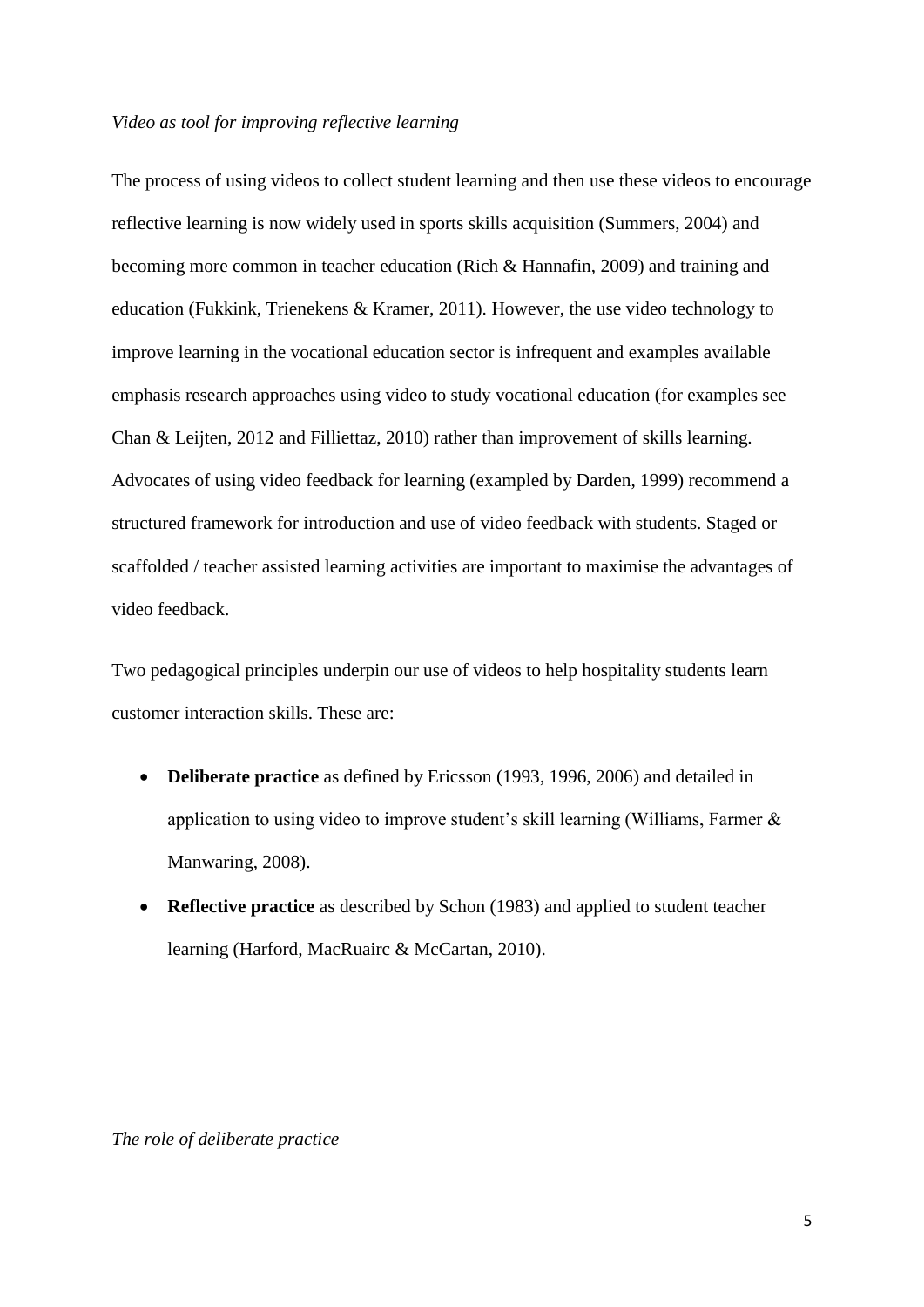Through undertaking a series of cognitive psychological studies on experts in chess, musical performance, the visual arts and sciences, Ericsson (1996, 2006) and with others (Ericsson, Krampe & Tesch-Romer, 1993) defined the premises for deliberate practice. The seven principles of deliberate practice to achieve expertise include:

- a) Informative and immediate feedback is fundamental towards assisting learners to define knowledge and skills.
- b) Measuring and analysing current performance is required to improve on performance
- c) Practice activities need to be specifically defined to improve performance aspects that require improvement
- d) Practice activities need to be repetitive to allow for reflection on outcomes and processes
- e) Learner motivations to improve performance is a prerequisite to achieving expertise
- f) Time and effort are required to attain expertise
- g) Teachers and coaches plan a crucial role in guiding individual development (Van de Weil, Van den Bossche & Koopmans, 2011)

In an effort to assist law students to learn negotiation skills, Williams et al. (2008) described an intervention using student generated videos by applying the principles of deliberate practice as detailed in the above paragraph. In the past, video analysis of student learning involved:

- 1) Instructors watching the role plays and giving feedback during or after the event
- 2) Arranging for video recordings and then having instructors review the videos with students
- 3) Assigning students to write reflective journals about their learning and providing selffeedback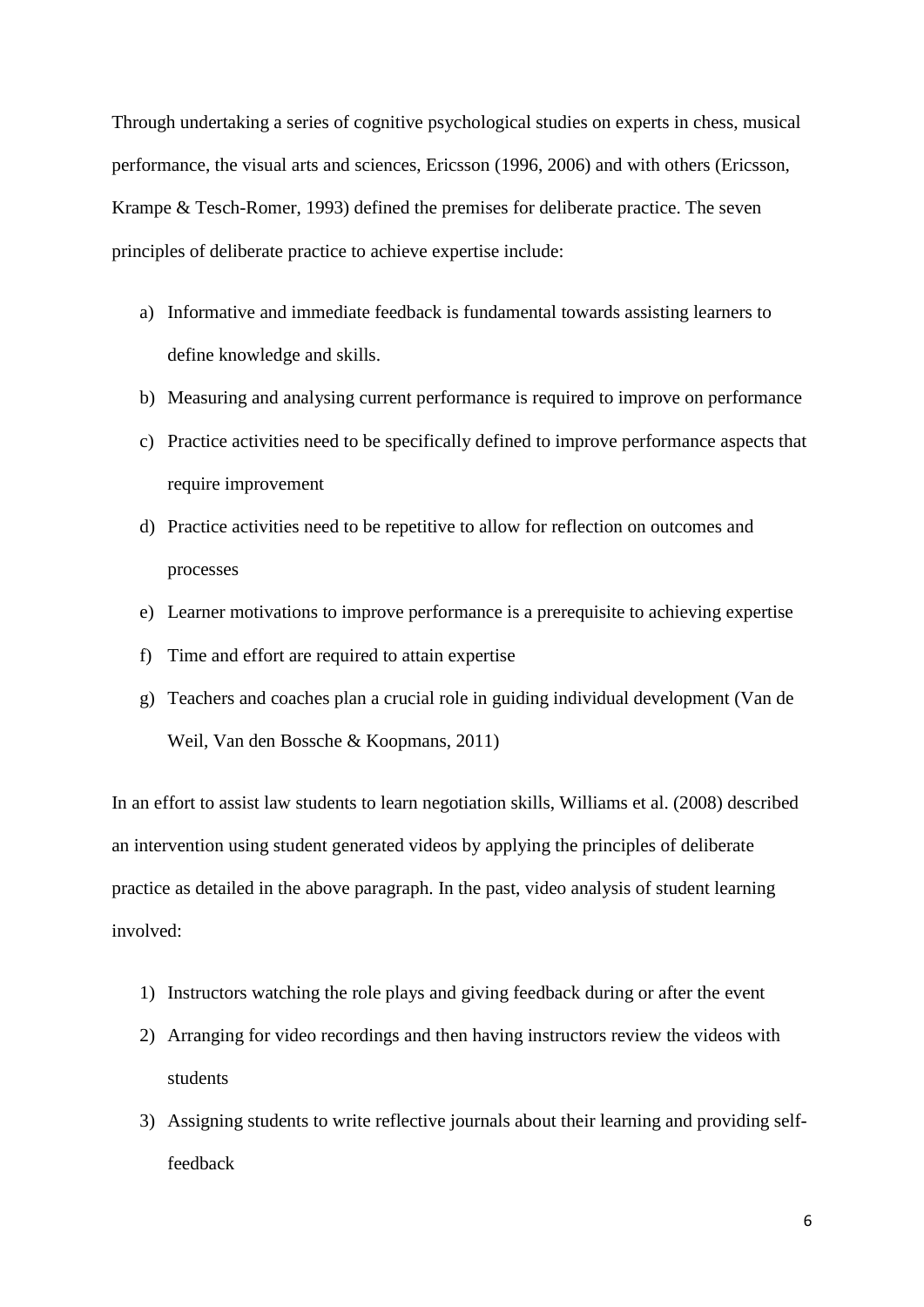In adopting the use of deliberate practice as a framework, Harford et al. (2010) undertook to;

- Identify common, observable and discrete skills required (in their case, negotiation skills between student and 'clients).
- Identifying these skills would meet a) and b) for deliberate practice to be initiated.
- Feedback on the identified skills would be elicited from students, meeting requirement c).
- Feedback to student from teachers or other students would also assure items d) and e) were met.

To the above items, our project also included clear guidelines to students and tutors for the provision of feedback as based on the work of Hattie and Timperley (2007) and applied effectively to assist students learning welding (Chan & Leitjen, 2012). The use of three forms of feedback are advocated, these are:

- $\bullet$  Feed up are the learning objectives being met.
- Feed back what is the performance level on learning?
- Feed forward what does the learner need to do improve learning or move to the next objective?

In implementing the above process, students were then encouraged to undertake a cycle of reflective practice, now discussed in the next section.

# *Reflective practice to bring about dispositional change*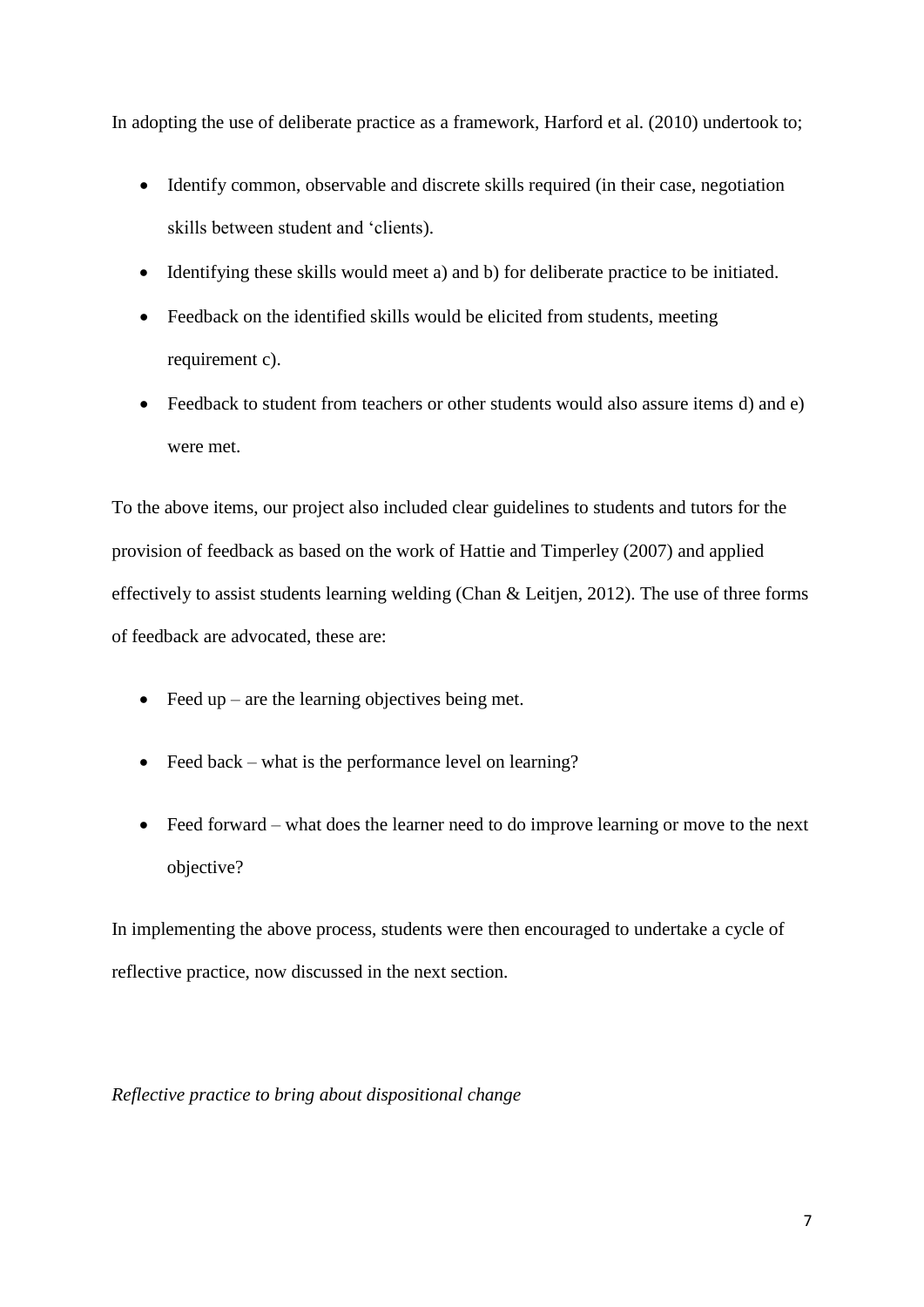Many models of reflective practice have been recommended with one of the most recognised based on the work of Schon (1983). Schon advocated the importance of practice but also emphasised the need to supplement practice with reflection. In becoming efficient problem solvers, learners need to also learn how to identify or frame a problem, implement appropriate strategies to solve the problem and then evaluate the effectiveness of strategies and approaches used.

One model which connects well with the feedback guidelines as described in the above section is Rolfe's framework for reflective practice (Rolfe, Freshwater & Jasper, 2001). The process can be (over-)simplified as:

- What? (Describe the situation.)
- So what? (Theory  $&$  knowledge building.)
- Now what? (How to improve the situation.)

In this project, students were encouraged to use the feedback loop and to ensure they included the elements of 'so what' to improve understanding of the impact of their actions on customer service. In doing, students' own beliefs about 'service orientation' (Cran, 1994) was challenged, leading to a shift from just 'compliance or identification' to 'internalisation' of individual students' personal realignment of previous beliefs.

# **Research approach**

The main objective was to find out '*how to assist hospitality students' to improve on selfevaluative skills'.*

Data collection for this aspect of the project was carried out through focus groups and class room observations. Four cycles of focus group and class room observations were undertaken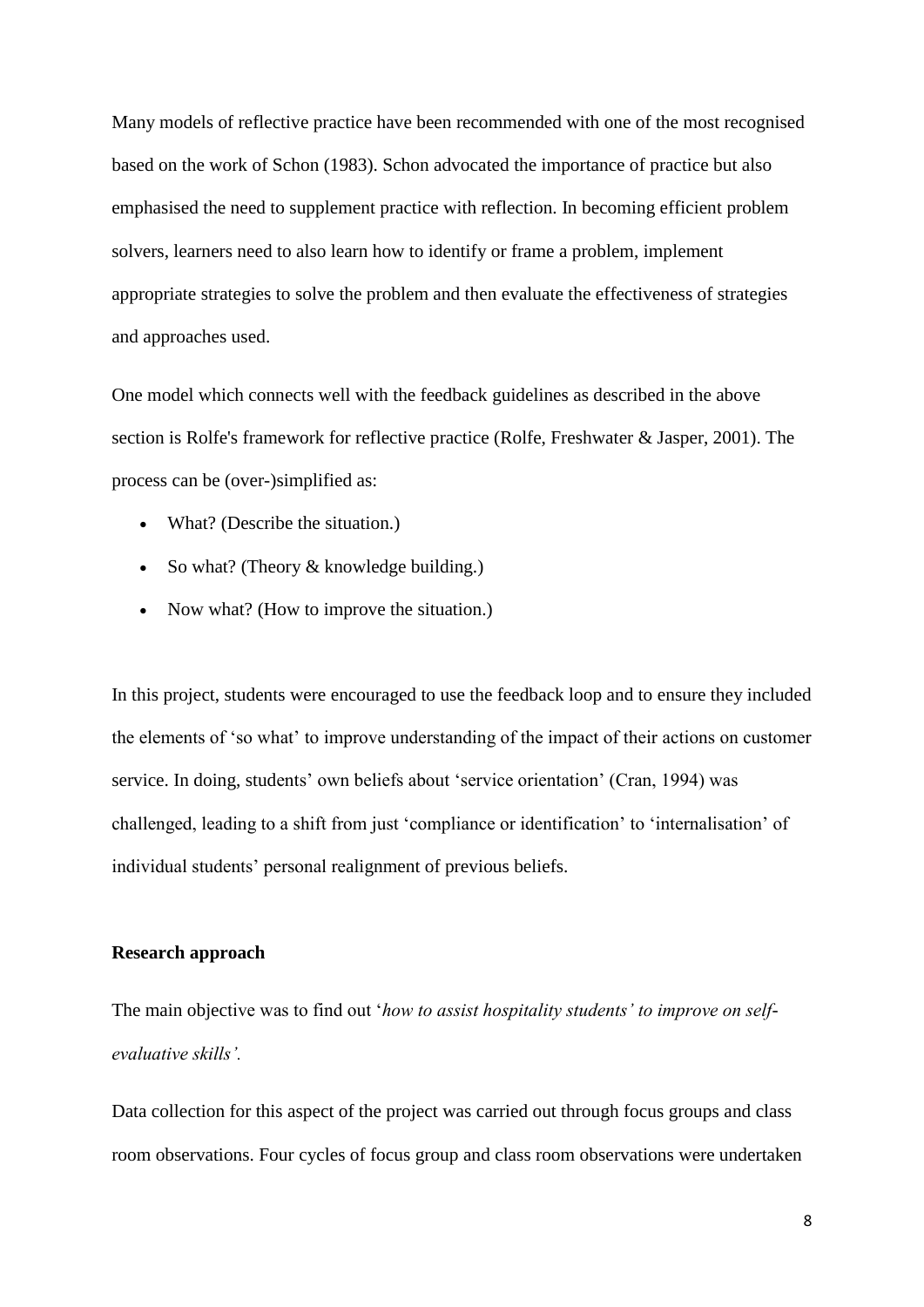to firstly introduce students to the concept of 'self-evaluation' to improve the learning of 'customer skills'. Secondly to improve teaching strategies to support students as they engaged with using videoed performance to improve communication skills and 'customerfocused' dispositions. Interventions used were documented and thematically analysed for applied teaching and learning processes contributing towards helping student become critically reflective learners. From these findings, guidelines to assist students to use video as a tool to enhance critical reflection were produced.

# **Findings**

#### Learning front office skills

Here, technology was a tool used to collect evidence of students' developing front office practice and customer relationship skills. Students were learning and practicing how to check-in and check-out guests. The check-in/check-out processes required students to learn a set sequence of tasks. During the check-in/check-out sequences, students had to maintain a pleasant customer service orientated demeanour. Tasks included:

- issuing guests with guest check-in forms to be filled in,
- using a desk-top computer running the Opera Reservation System to find and allocate rooms,
- processing credit card and cash payments from guests
- retrieving and returning pre-checked in guest forms to a card index filing system
- issuing keys
- providing guests with information about hotel services etc.

#### *Using video to assist the learning of front office skills through role play*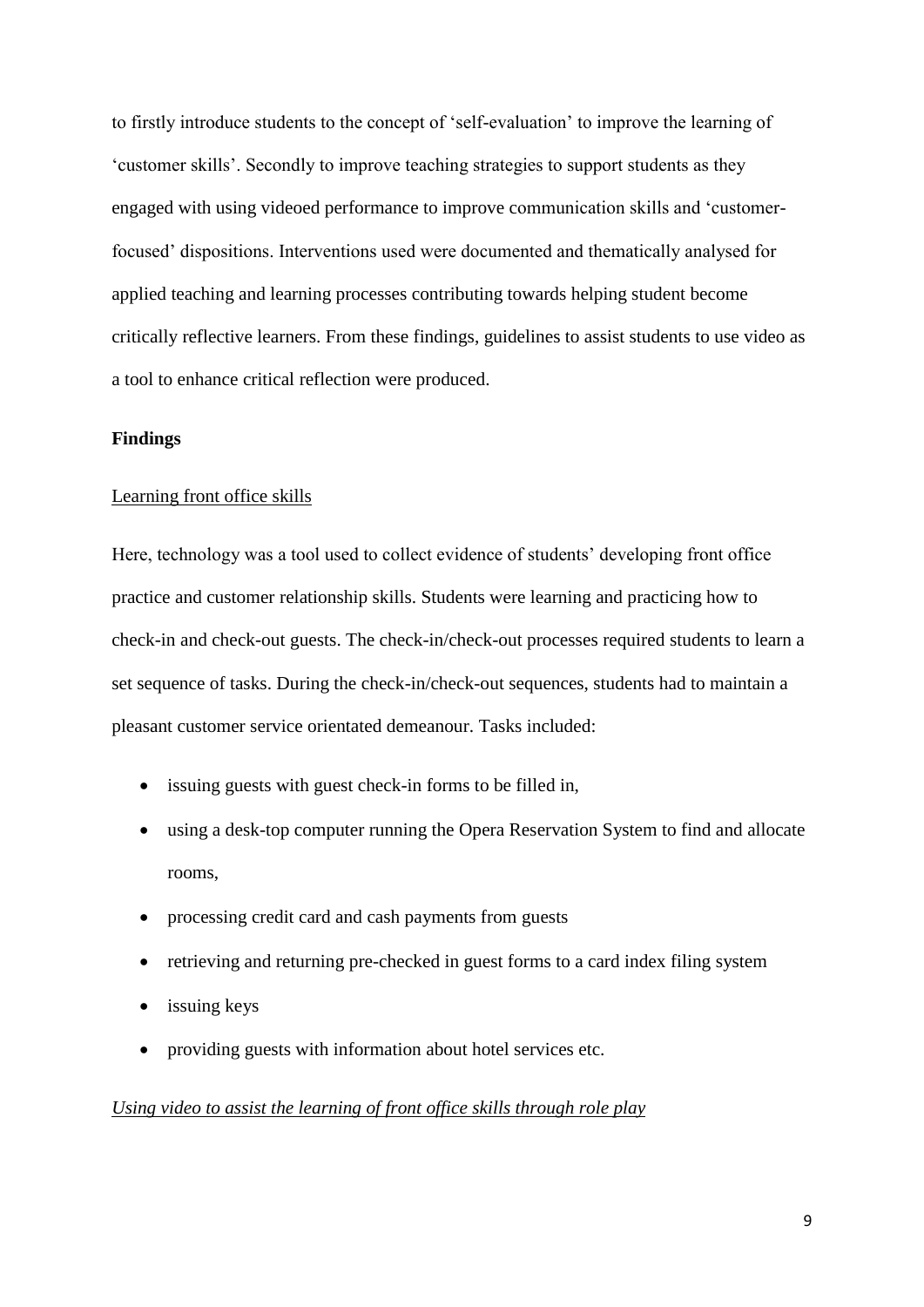The net tablets were used to video individual's role playing check-in or check-out practice and to share role play performance. Students worked in groups of three, cycling through roles as receptionist, guests and video recordist. Viewing of individual student's role plays was supported by checklists and feedback sheets. The checklists sheets were informed by the need to identify task components for deliberate practice and included aspects of multitasking (e.g. entering data or searching database while maintaining pleasant communication and interaction with guest).

#### Feedback processes

Videos of individual student's role plays were appraised by each individual student, in student groups of three and through whole class teacher-led learning activities. Feedback sheets included feed up, feedback and feed forward (Hattie & Timperley, 2007) framed as 'what?', 'so what?' and 'now what?' questions (Rolfe, Freshwater & Jasper, 2001).

# Findings on using video to assist learning of front office skills through role play and appropriate feedback

The opportunity for students to view and receive detailed feedback for each performance assisted in learning. The main improvements in learning were through:

- accelerated learning of the front office check-in/check-out process and
- improved student's self-awareness of their customer skill interactions.
- increased ability of students to identify and then deliberately practice check-in/checkout activities that required multitasking, for example, entering guest information into computer while maintaining a pleasant conversation with the guest.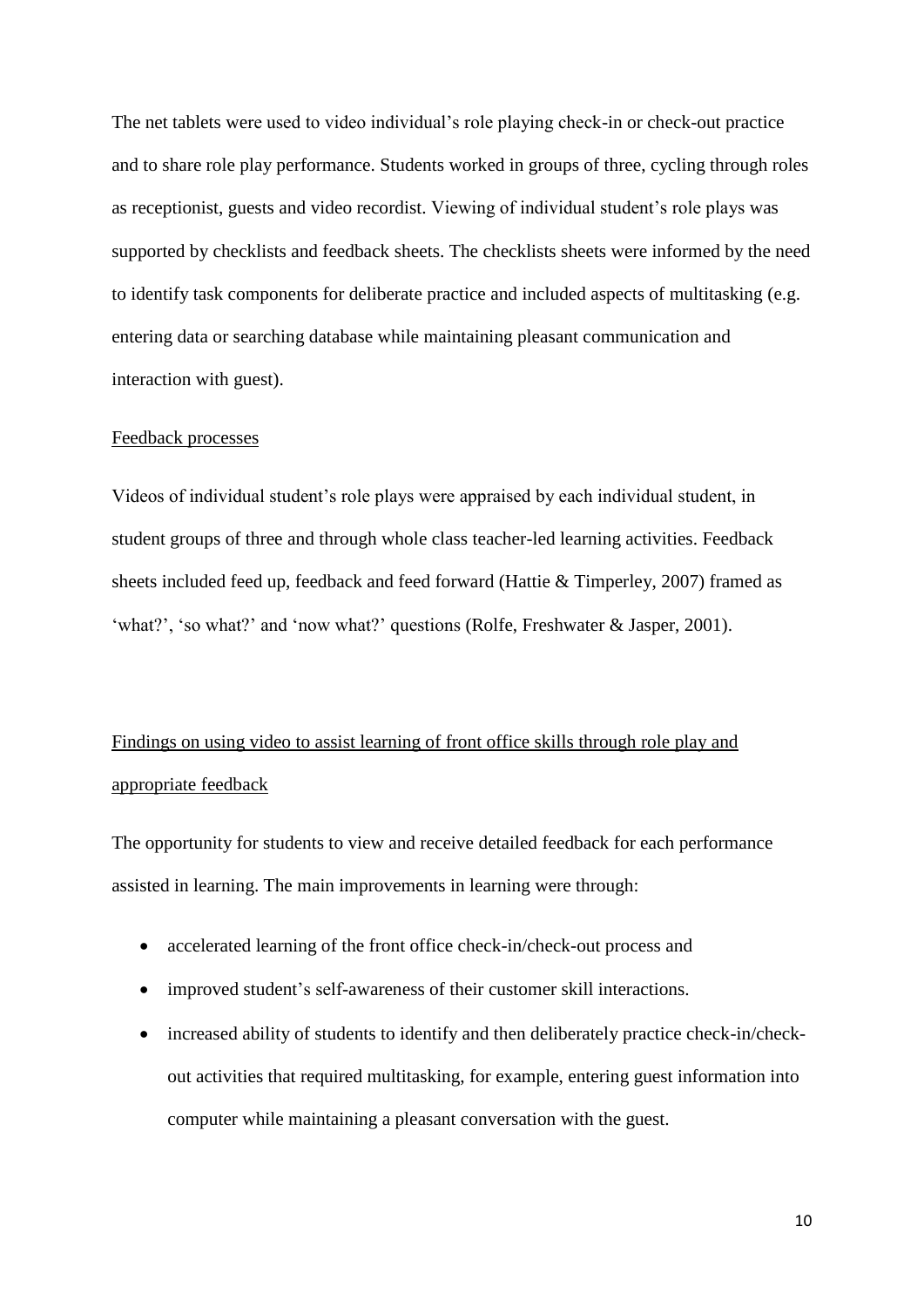- visibility of students' 'service orientation' through 'body language' signals and these were discussed in peer feedback, tutor to group feedback and tutor to whole class feedback sessions.
- development of a vocabulary to describe aspects of 'service orientation' students were initially unaware of
- learning of 'judgement' as to appropriate behaviours contributing to the required level of 'service orientation' required of front office receptionists

# Summary

The findings from this sub-project support the use of videos to support role-play learning activities of real-world tasks. In particular, videos are helpful when the tasks is:

- $\bullet$  complex,
- has multiple steps and
- includes occasions when students have to prioritise process tasks with customer service orientation focus.

Video footage of practice captures each motor skill step, students' actions and student and 'guest' interactions. Each aspect of check-in or check-out is analysed and accompanied by directed and prompt feedback. Students' learning repertoire was extended and hastened by the opportunity to learn from their own performance and from watching the performance of the tutor and other students. Immediacy of feedback reinforced good practice and targeted areas for improvement. The video record also provided a progressive record for individual students of their building confidence.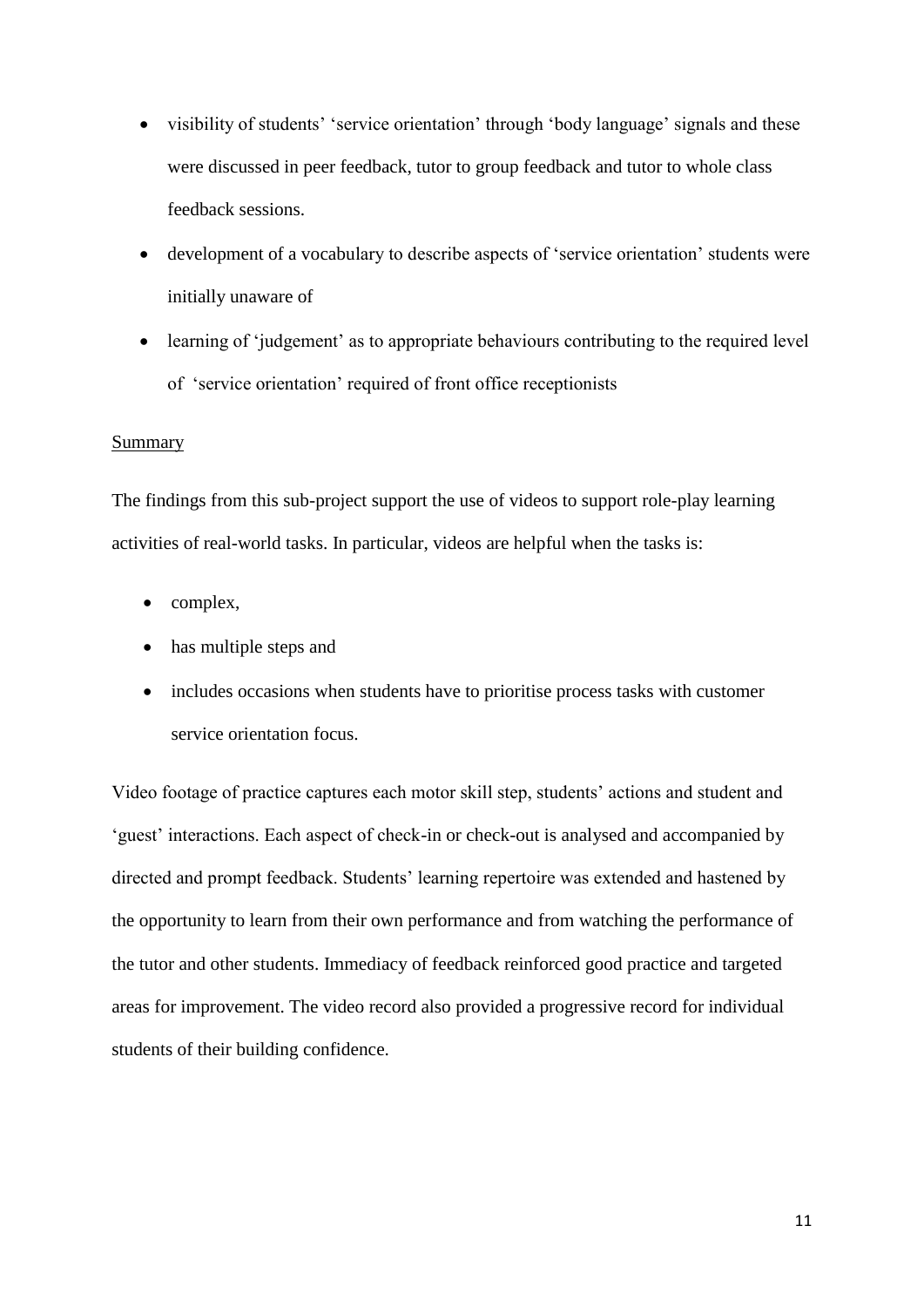#### **Discussion**

In the above literature review section, van Ments (2005) warns of several disadvantages of using role play as a training method. These disadvantages include a large component of time for practice; dependence on quality of observers to provide appropriate feedback; may sometimes rely on students having requisite skills/knowledge to perform adequately during role play; and may dominate the learning to exclusion of other learning outcomes. Each of these is now used to discuss if using videos assisted in working through these disadvantages.

#### Time required for practice

As discussed above, deliberate practice to learn a set of occupational skills requires time to practice, diligence and support. In this project, the student feedback indicated willingness to work through the necessary skill acquisition through repetitive role plays. However, only three to four role plays were videoed for the purposes of peer and tutor feedback. The immediacy of feedback provided by using tablets to record role play practice and the ease with which the recorded role play could be shared with peers, tutor and the whole class, enhanced opportunities for learning through viewing exemplars and learning from mistakes. There was also increased development of 'judgement' on what was to be 'good practice' especially for hard to describe dispositional 'service orientation' traits.

# Dependence on quality of observers to provide appropriate feedback

We applied previous work on improving feedback with trades students (Chan & Leijten, 2012) to ensure that students were ready to provide feedback. We also used 'team building' exercises to ensure the class environment supported students and assisted with building the confidence to accept feedback from their peers. Students who did not want their videos shown to the whole class would change their minds, once they saw the benefits they could

12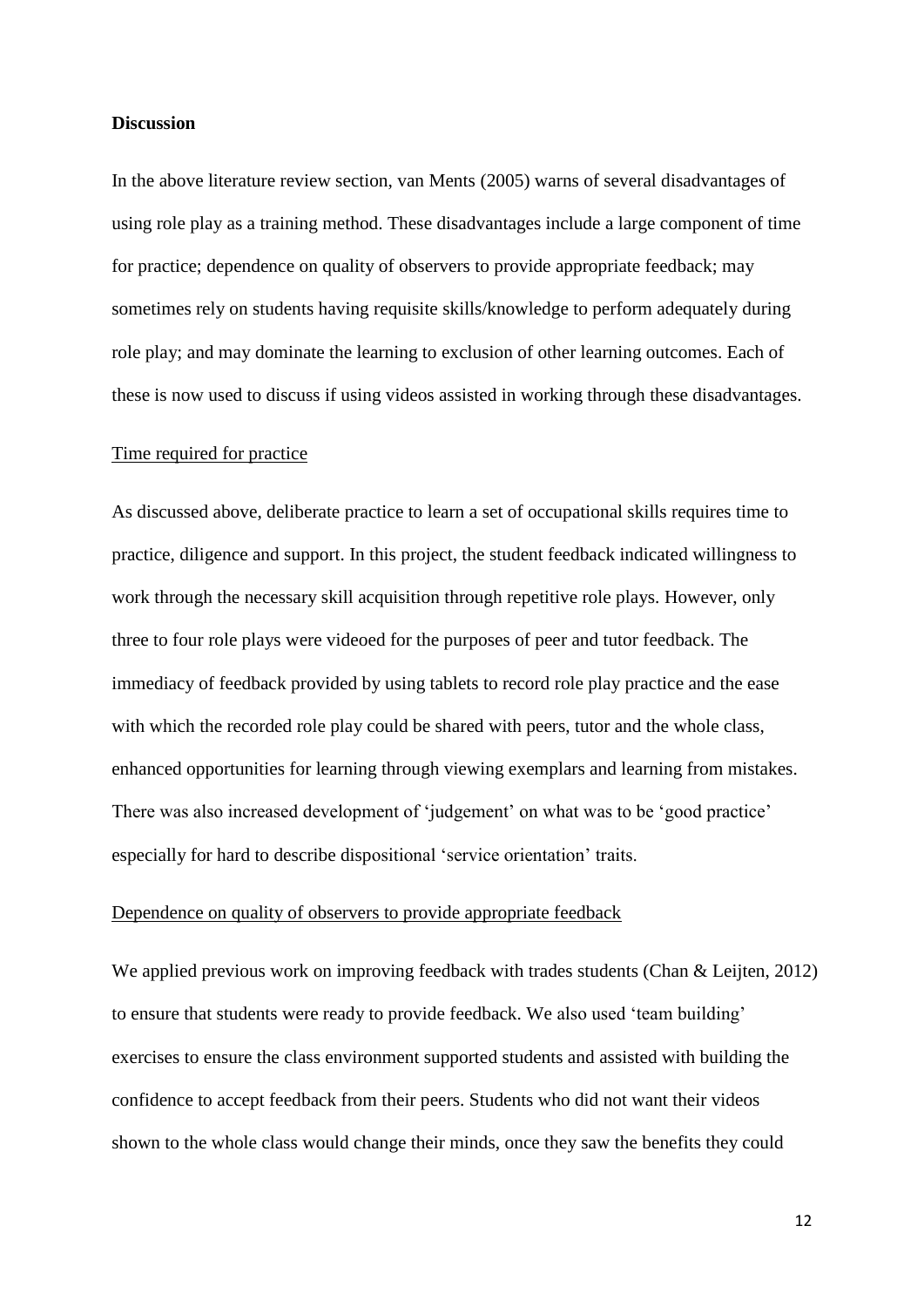obtain from having their performance critiqued by other students. Therefore, providing a safe and supportive learning environment was a key to the success of using videos to improve the learning of 'service orientation' type skills and dispositions.

#### Students having requisite skills/knowledge to perform adequately during role play

Providing an exemplar through tutor and then class critique of the tutor's performance assisted students to learn the language of feedback pertinent to the front office context. The tutors' video was also a model from which students and peers could gauge performance. A check list of check-in / check-out procedure provided students prompters for each step in the process. Therefore, guided and scaffolding of learning activities were important.

# Role plays dominating the learning to exclusion of other learning outcomes

The curriculum for the course required a range of learning outcomes to be completed. Time provided for tutor contact with the class was at a premium. Using net tablets to video student role plays actually maximised tutor contact time as students could undertake role plays outside of timetabled class time, using their independent learning time to practice and record check-in or check-out processes.

### Future plans

Plans to move beyond what has been achieved with this project include setting up a video drop-box on the CPIT learning management system (LMS) for students to archive their videos. The tutor is then able to provide feedback between classes to students. Immediacy of feedback is important but providing written instead of oral feedback, means a record is kept of feedback, providing students with a reference source to access and work through.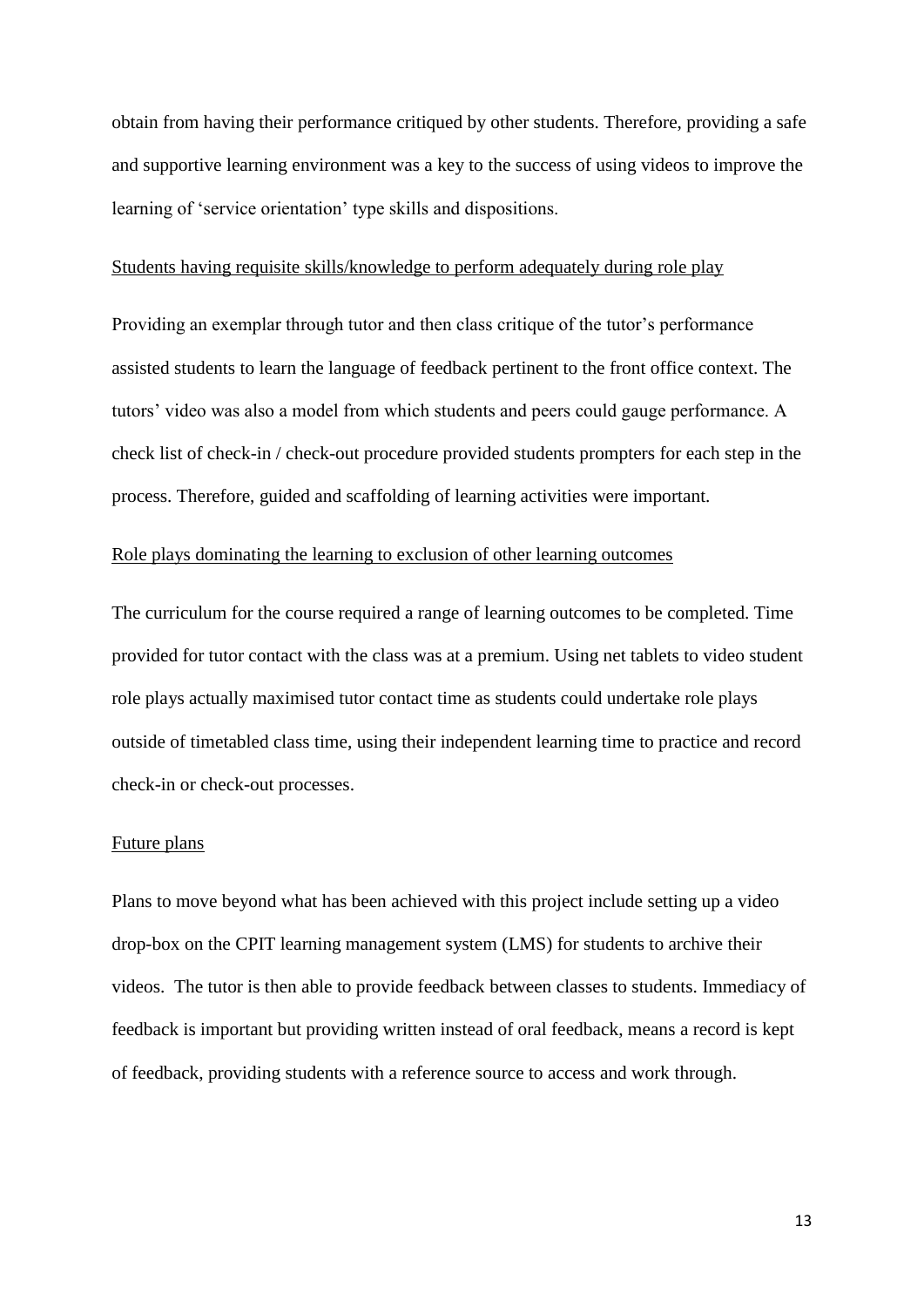# **Conclusion**

From this project, the following guidelines are presented to assist with the use of videos to accelerate the learning of complex skill sets within situated learning environments.

## Set up culture of trust

The most important recommendation is to set up culture of trust in the classroom environment to encourage engagement with the role play learning activity, involved participation in providing and accepting feedback and commitment to individual dispositional service orientation transformation.

- Establish a culture of sharing and inclusiveness of valuing each student's contributions.
- Tutors need to model how to provide and accept feedback this can be done through a short session using a 'neutral example' i.e. feedback on tutors' example.
- Value students' contributions.

# Prepare students

As with all learning activities, it is important to ensure the tutor is prepared, the students have the requisite skills to undertake the activity and the class room climate fosters a learning environment. The ability to provide and accept feedback is a skill to be learnt. Provision of a structured session on 'how to give feedback' (Leijten, 2012) provides student with confidence and procedures.

Student preparation includes the following:

 Plan learning activity around the concept of 'critical reflection' and 'peer feedback' BEFORE the first role play begins.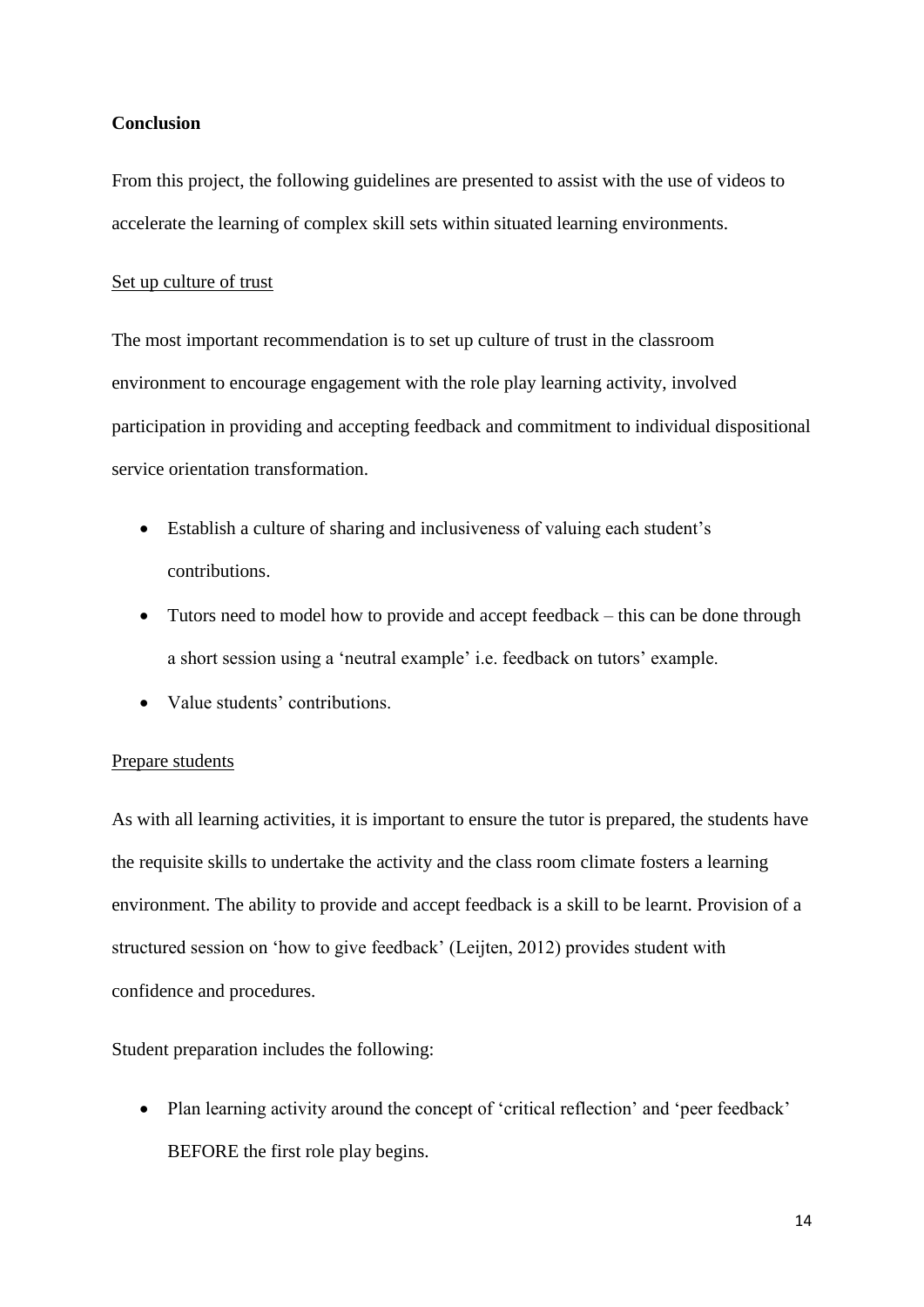• Provide learning activities to learn how to feedback and how to accept feedback assist students to maximise the benefits of role play learning activities.

# Learning through feedback

Ensuring students' were ready to provide and receive feedback on their role-play performance was an important aspect of this sub-project.

- Provide students with opportunities to practice providing and accepting feedback in small groups and with one-one tutor sessions BEFORE undertaking whole class feedback
- Provide students with a structure for 'critique' so that feedback is focused on the procedures to be learnt
- Tutors must model the 'language' of good feedback and encourage students to use correct protocols and processes.

The project reported in this article, exploited the video capabilities of net tablets to improve the outcomes of role play in learning skills and attributes important to the vocational outcomes for the student participations. Pedagogical frameworks of deliberate and reflective practice were important in informing the development and deployment of the concept. The use of video to record role play activities and structured frameworks for providing peer and tutor feedback accelerated the learning of front-office reception checking-in and checking-out processes.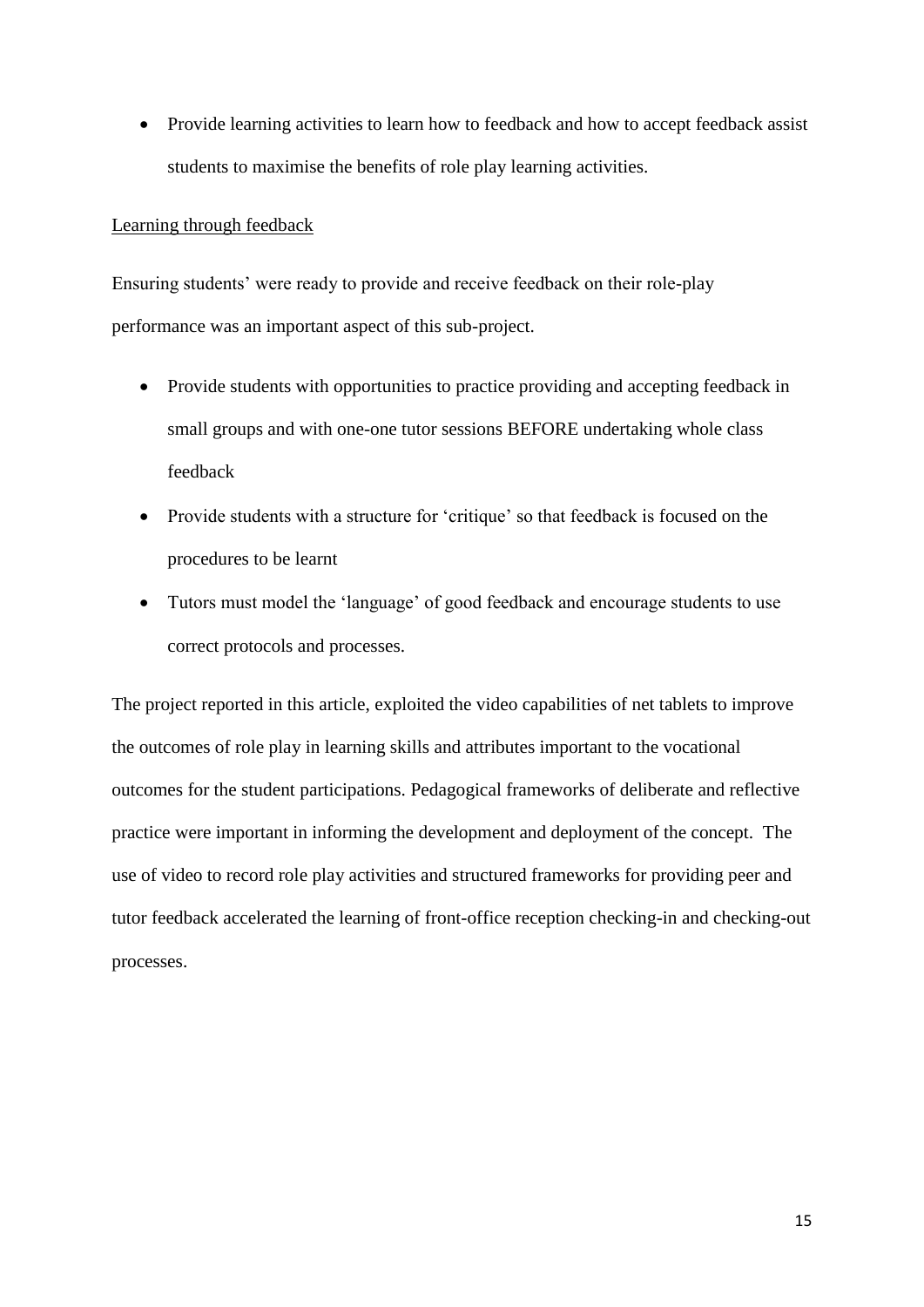#### **References**

Armstrong, E. K. (2003). Applications of role-playing in tourism management teaching: An evaluation of a learning method. *Journal of Hospitality, Leisure, Sport and Tourism Education, 2*(1), 5-16.

 Chan, S. & Leijten, F. (2012). Using feedback strategies to improve peer-learning in welding. *International Journal of Training Research,10*(1), 23-29.

Chan,S., Fisher, K. & Sauer, P. (2012). *Developing Interactive etextbooks on net tablets*. Ako Aotearoa Southern Hub project. Retrieved 28<sup>th</sup> February 2013 from [http://akoaotearoa.ac.nz/ako](http://akoaotearoa.ac.nz/ako-hub/ako-aotearoa-southern-hub/resources/pages/situated-technology)[hub/ako-aotearoa-southern-hub/resources/pages/situated-technology](http://akoaotearoa.ac.nz/ako-hub/ako-aotearoa-southern-hub/resources/pages/situated-technology)

Cran, D.J. (1994). Towards validation of the service orientation construct. *The Services Industries Journal, 14*(1), 34-44.

Darden, G. J. (1999). Videotape feedback for student learning and performance: A learning-stage approach. *Journal of Physical Education, Recreation & Dance*, *70*(9), 40-45 & 62.

Ericsson, K. A., Krampe, R. T., Tesch-Romer, C. (1993). The role of deliberate practice in the acquisition of expert performance, *Psychological Review, 100*(3), 363-406.

Ericsson, K.A. (1996). The acquisition of expert performance: An introduction to some of the issues. In K.A. Ericsson (Ed.) *The Road to Excellence: The Acquisition of Expert Performance in the Arts and Sciences, Sports and Games*. Mahwah, NJ: Lawrence Erlbaum Associates.

Ericsson, K. A. (2006). The Influence of experience and deliberate practice on the development of superior expert performance. In K. A. Ericsson, N. Charness, P. J. Feltovich & R. R. Hoffman (Eds.),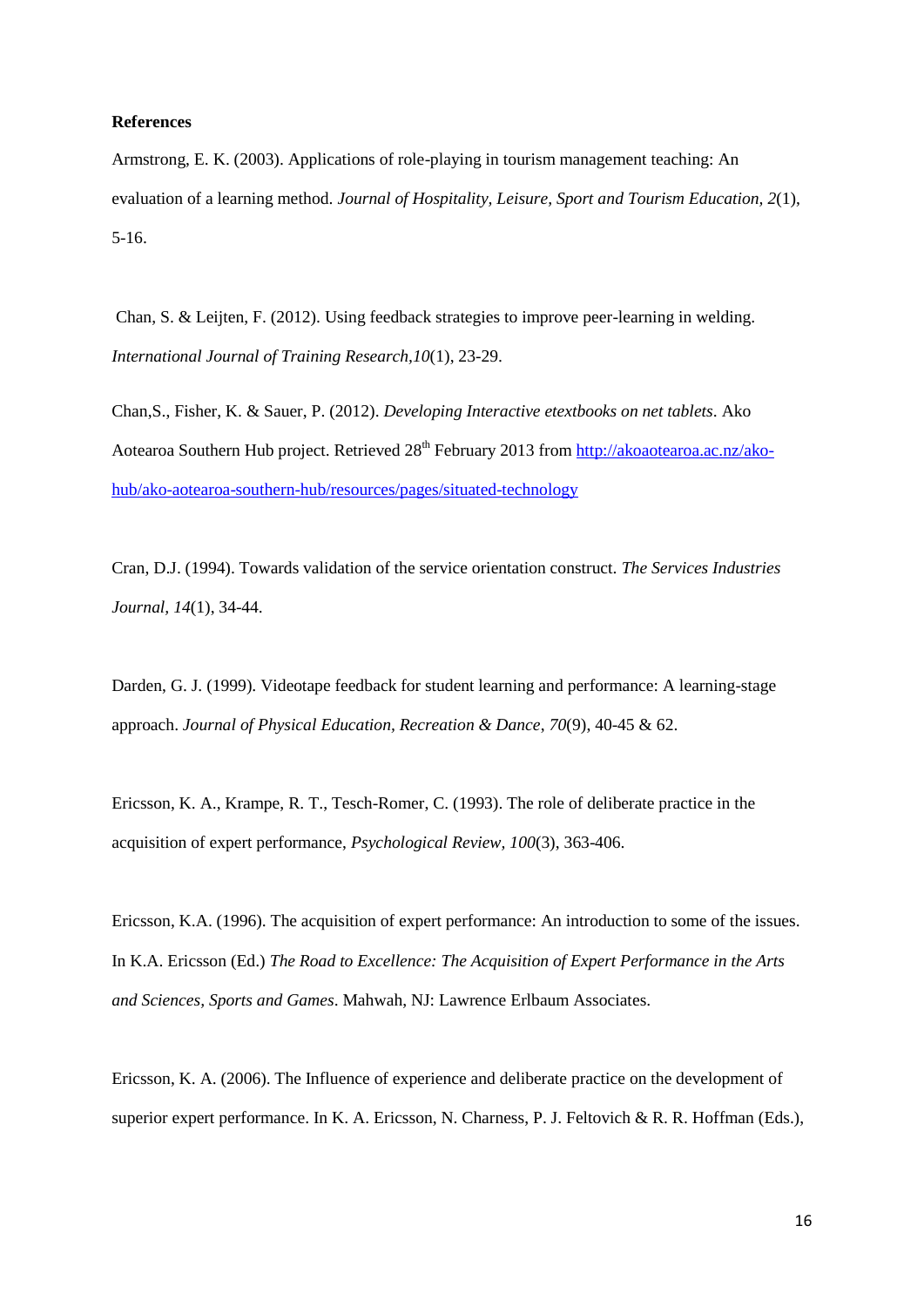*The Cambridge Handbook of Expertise and Expert Performance*(pp. 685 – 705). Cambridge, United Kingdom: Cambridge University Press.

 Harford, J., MacRuairc, G., & McCartan, D. (2010). Lights, camera, reflection: Using peer video to promote reflective dialogue among student teachers, *Teacher Development, 14*(1), 57-68.

Hattie, J., & Timperley, H. (2007). The power of feedback. *Review of Educational Research, 77*(1), 81-112.

Hodkinson, P., Biesta, G., & James, D. (2008). Understanding learning culturally: Overcoming the dualism between social and individual views of learning. *Vocations and Learning, 1*(1), 27-47.

Leijten, F. with Chan, S. (2012). *The effectiveness of peer learning in a vocational educational setting.* Ako Aotearoa Southern Hub project. Retrieved 28<sup>th</sup> February 2013 from [http://akoaotearoa.ac.nz/ako-hub/ako-aotearoa-southern-hub/resources/pages/effectiveness-peer](http://akoaotearoa.ac.nz/ako-hub/ako-aotearoa-southern-hub/resources/pages/effectiveness-peer-learning-vocational-educational-setting)[learning-vocational-educational-setting](http://akoaotearoa.ac.nz/ako-hub/ako-aotearoa-southern-hub/resources/pages/effectiveness-peer-learning-vocational-educational-setting)

 Rich, P., & Hannafin, M. (2009). Scaffolded video self-analysis: Discrepancies between pre-service teachers' perceived and actual instructional decisions. *Journal of Computing in Higher Education,*   $21(2)$ ,  $128 - 145$ .

 Rolfe, G., Freshwater, D. & Jasper, M. (2001). *Critical Reflection in Nursing and the Helping Professions: A User's Guide.* Basingstoke, UK. Palgrave Macmillan.

Schon, D. (1983). *The reflective practitioner: How professionals think in action.* New York: Basic Books.

Van de Weil, M. J., Van den Bossche, P., & Koopmans, R. P. (2011). Deliberate practice, the high road to expertise: K. A. Ericcson. In F. Dochy, D. Gijbels. M, Segers & P. Van Den Bosshce (Eds.)